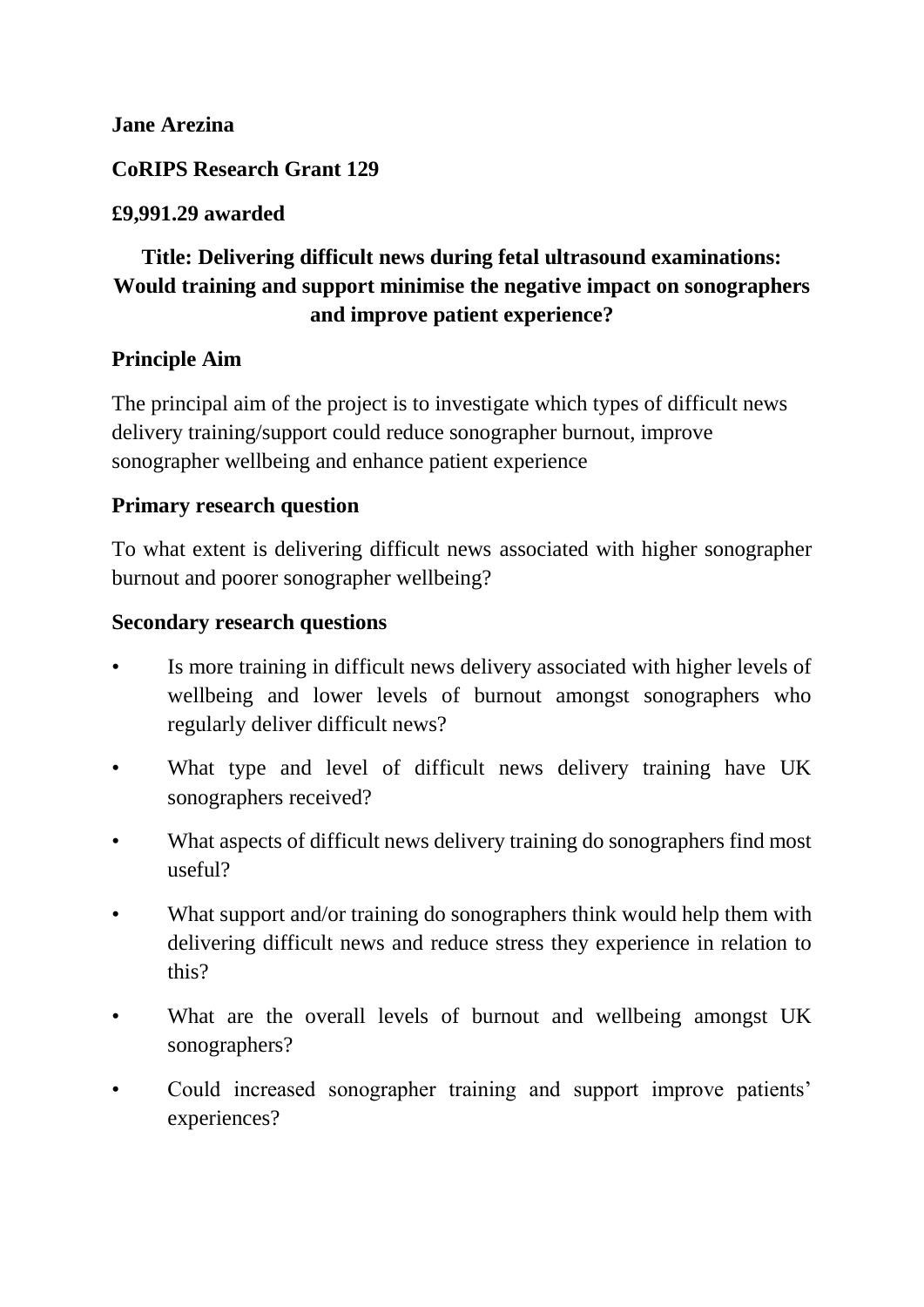# **Outcomes**

The proposed project would be the first to investigate whether there is an association between the experience of delivering difficult news and sonographer burnout and wellbeing levels. It would also provide the first information on current UK training practices for delivering difficult news, the extent to which these are useful, and changes which could be made to support sonographers, reduce their levels of burnout and improve their wellbeing. There are five specific outcomes:

- 1) To gain information on current difficult news delivery training practices at UK Higher Education Institutions, and the number of sonographers who receive training from other organisations (e.g., ARC; Tiny Tickers)
- 2) To determine UK-wide rates of sonographer wellbeing and burnout
- 3) To ascertain which aspects of difficult news delivery training sonographers find most useful in clinical practice when delivering difficult news
- 4) To identify whether there is evidence of an association between the delivery of difficult news and sonographer burnout/wellbeing levels
- 5) To determine sonographer suggestions, preferences and further requirements for training and support for the delivery of difficult news
- 6) To ascertain whether sonographers can identify a change in patients' experience following training and support

These aims and outcomes will be met through two phases. In the first phase, a survey will be hosted online and advertised to sonographers via the Society and College of Radiographers, the voluntary sonographer register, the British Medical Ultrasound Society website, the Consortium for the Accreditation of Sonographic Education and the Yorkshire Ultrasound Users Group. The survey will gather information regarding sonographer experiences of difficult news delivery and training, and levels of wellbeing and burnout. Alongside this, a modified version of the survey will be sent to higher education institutions offering sonography training, in order to understand the difficult news delivery training currently provided prior to qualification.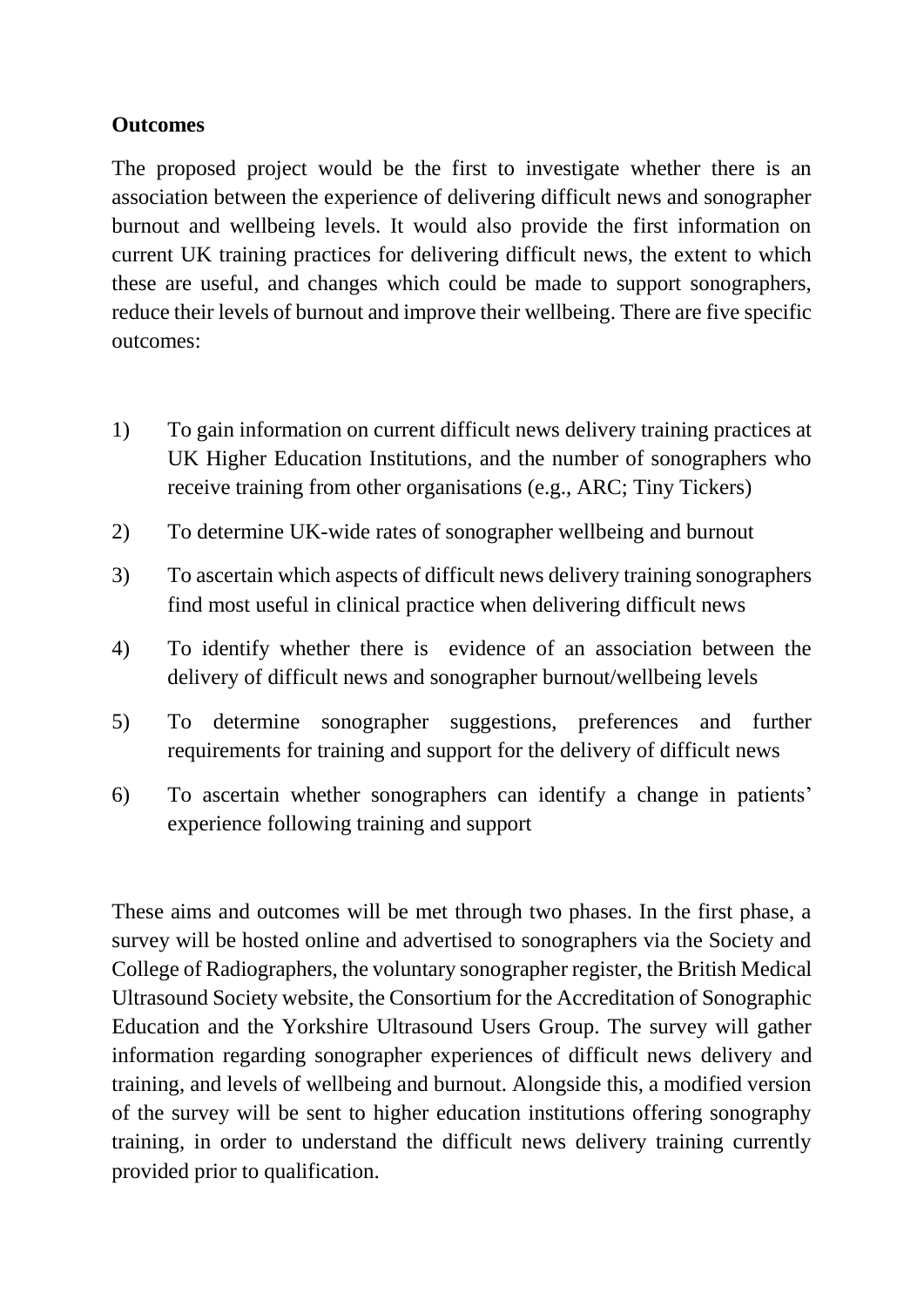In the second phase, a subset of respondents from the first phase who report low burnout/high wellbeing, but who regularly deliver difficult news, will be invited to participate in semi-structured qualitative phone interviews.

# **Review of literature and identification of current gap in knowledge**

In 2012, 17,839 fetal anomalies were detected in England and Wales affecting over 150,000 families (BINOCAR, 2014). These complications are usually identified or confirmed via ultrasound (Lalor, 2007). Due to the nature of sonography, there is no time to prepare or investigate further before delivering difficult news to the parents and as this news is often unexpected, and a large body of research indicates that expectant parents may experience symptoms of depression, anxiety, and trauma as a result (Guerra, 2011). However, minimal research has investigated the impact of delivering difficult news upon sonographers, or aimed to understand this experience from the sonographer's perspective (Brasseur, 2012).

There is a need to investigate sonographer experiences of delivering difficult news for three reasons. First, qualitative research suggests that difficult news delivery can have a strong negative impact upon sonographers. Savianai-Zeoti and Petean (2007) reported that the majority of practitioners doing fetal scanning (including sonographers) felt no training course they had previously received had prepared them for delivering difficult news. However, there is currently no quantitative research investigating these experiences. Due to current pressures upon the NHS, stress levels amongst healthcare staff are high, and sonographer vacancy rates are currently running at 18% (SCoR, 2014). As such, it is important to identify areas where sonographers can be supported in order to reduce stress levels, and potentially increase staff retention.

Second, there is a need to support sonographers with delivering difficult news in order to uphold the quality of patient care they are able to provide. A number of studies indicate that patients are unhappy with the care they receive when a pregnancy complication is identified (Alkazaleh et al, 2004) but research has yet to investigate the support that sonographers need to improve their difficult news delivery skills.

Third, there is a need to improve the adherence of antenatal scanning units to clinical standards of excellence. NICE guidelines state that staff should be trained in delivering difficult news and state that staff should have competency in communication skills (NICE, 2012). However, it is unclear what training is regularly received by sonographers for delivering difficult news and no research has investigated which aspects of training are considered to be most helpful.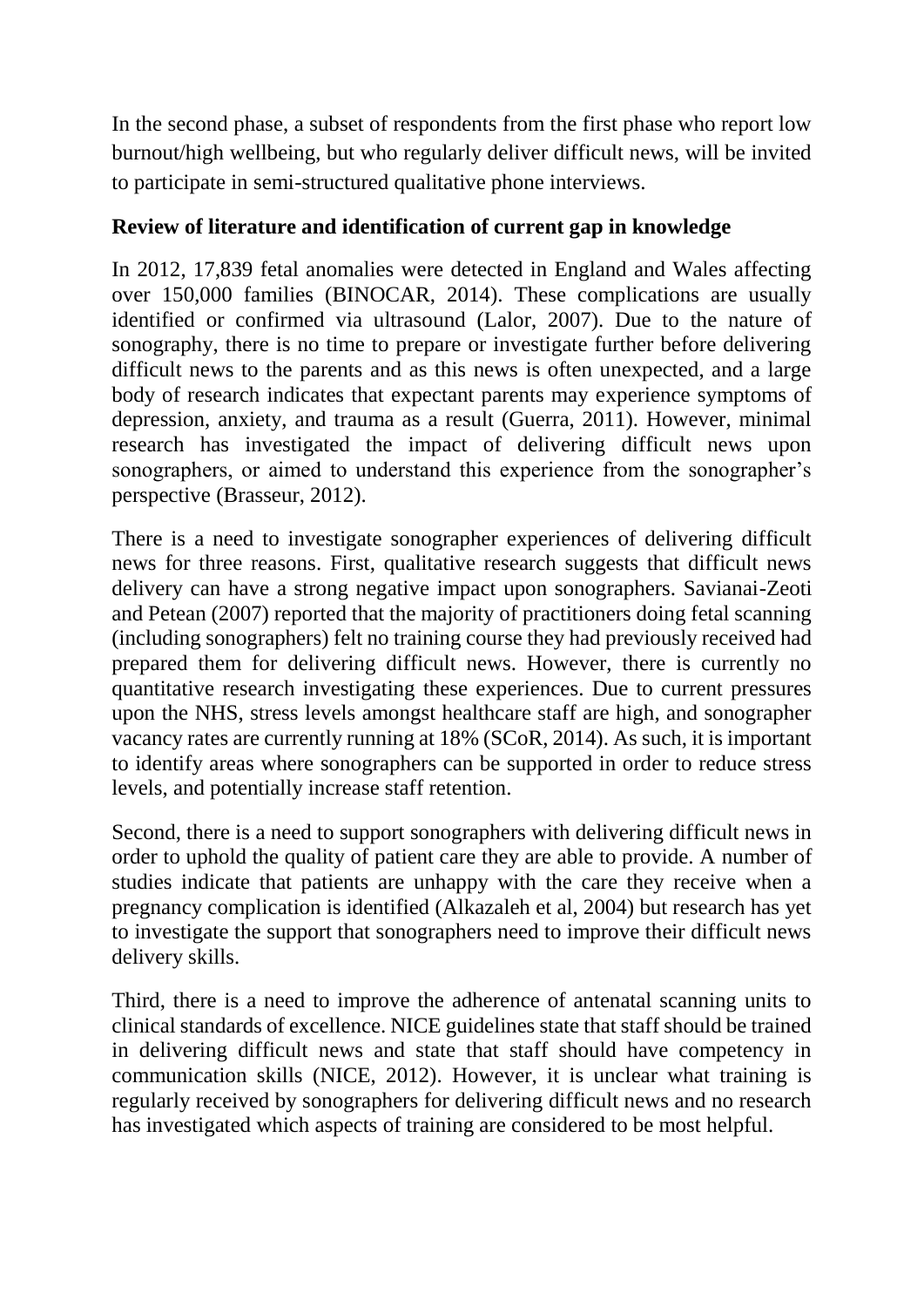The current project will aim to understand the extent to which delivering difficult news is associated with higher sonographer burnout and poorer wellbeing, and to identify interventions which may support sonographers with this aspect of care. The evidence generated will extend the existing limited body of knowledge on the subject (Menezes et al, 2013), which has almost exclusively focused on obstetricians. The project will focus specifically on sonographers rather than doctors and aim to understand their unique role in delivering difficult news to patients. The study findings will provide a platform for further research developing and testing training interventions for supporting sonographers with the delivery of difficult news

# **Methodology**

# *Research design*

In order to address the project aims, the study will comprise two phases employing mixed methods. In the first phase, a quantitative cross sectional survey which will be completed online by participants. A user group including service user representatives will be used in the design of the questionnaire. In the second phase, a subset of respondents from the first phase will be contacted and invited to participate in semi-structured qualitative phone interviews.

# *Sampling strategy and sample size estimation*

No sampling frame of sonographers participating in delivering difficult news exists. There is currently no mandatory registration for this professional role and no comprehensive register of practitioners; however, the Society and College of Radiographers has a voluntary register for sonographers, with 752 registrants (SCoR, 2015); in addition, current BMUS membership totals over 1300 from both the UK and overseas (this includes members who do not do obstetric ultrasound examinations) and according to the 2015-16 Consortium for the Accreditation of Sonographic Education (CASE) handbook, 15 higher Education Institutes offer courses with Obstetric Ultrasound as a component (CASE 2015).The Yorkshire Ultrasound users Group has been re-established following a period during which membership lapsed and therefore membership numbers are not yet available.

It is estimated therefore that the (individual) population of interest is at least 1000 practitioners. The research team will approach the organisations stated above with an intention of reaching as many of these sonographers who undertake obstetric ultrasound examinations and deliver difficult news on a regular basis. For the second phase, the aim is to recruit a sample of 15-20 participants, who report regularly delivering difficult news yet have the highest wellbeing and lowest burnout scores.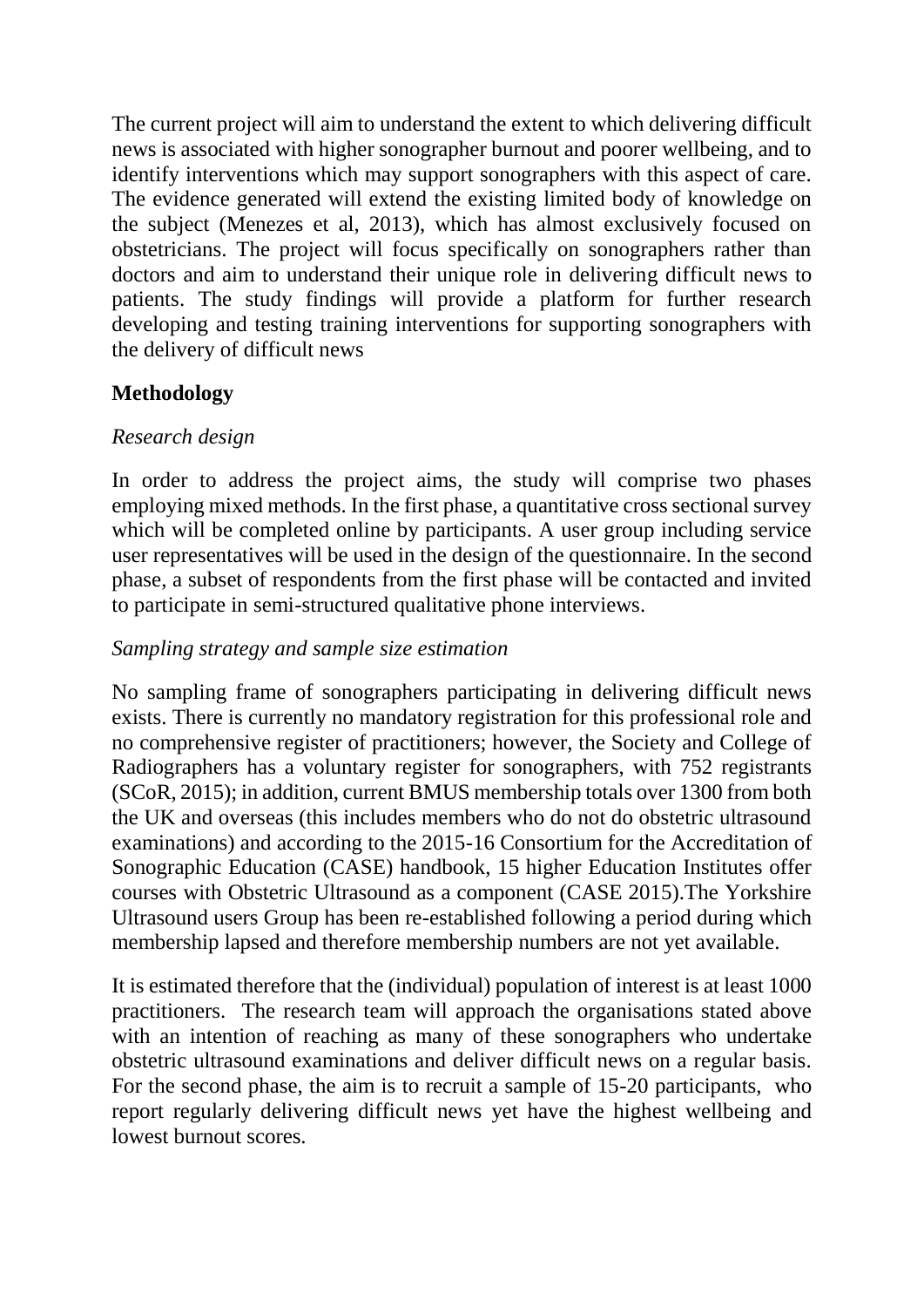#### *Recruitment process*

Following ethical approval (see below), suitable sonographers will be invited to complete an online questionnaire about the training they received in delivering difficult news, the impact this had on their ability to deliver difficult news effectively and whether they have on-going psychological support. The initial invitation will also include posters, to be displayed prominently within obstetric ultrasound departments, inviting all sonographers employed in the service to participate in the survey. A response rate of approximately 40% might be expected on the basis of a similar approach (Hardy & Barrett 2003, Snaith & Hardy 2008, Hardy et al 2008). An online individual survey conducted by the Society of Radiographers in 2009 received a 37% response rate. A 40% response rate from a conservative estimate of 1000 eligible individual sonographers might thus yield 400 participants. A follow-up reminder via electronic advertising of the study will be conducted via the SCoR and BMUS publications one week before the survey completion deadline to optimise response rates. Additional permission will be sought from those organisations to add hyperlinks to their social media (Twitter/Facebook) accounts.

Following the completion of Phase 1 of the project, a subset of respondents will be invited to participate in qualitative phone interviews in Phase 2. Participants will be selected who i) agree to be re-contacted regarding further research, ii) report regularly delivering difficult news and iii) report low levels of burnout and high levels of wellbeing.

#### *Data collection and analysis*

The online survey will be hosted by Bristol Online Surveys®, a secure platform for collecting sensitive data which the University of Leeds subscribe to on behalf of their staff and students. Closed and forced response questions will be used to collect factual data, with the use of some open free-text questions to allow respondents to highlight related issues of interest or concern that the research team may not have considered important at this stage, and that may help inform the design and conduct of subsequent studies.

The questionnaire will ask participants to describe their qualifications, experience and current involvement in delivering difficult news in obstetric ultrasound setting. They will be asked to outline the training they received in delivering difficult news and which aspects of this, if any, were helpful. They will also be asked whether they receive on-going psychological support, and they will be asked to complete measures of psychological wellbeing (General Health Questionnaire-12) and burnout (Oldenburg Burnout Inventory).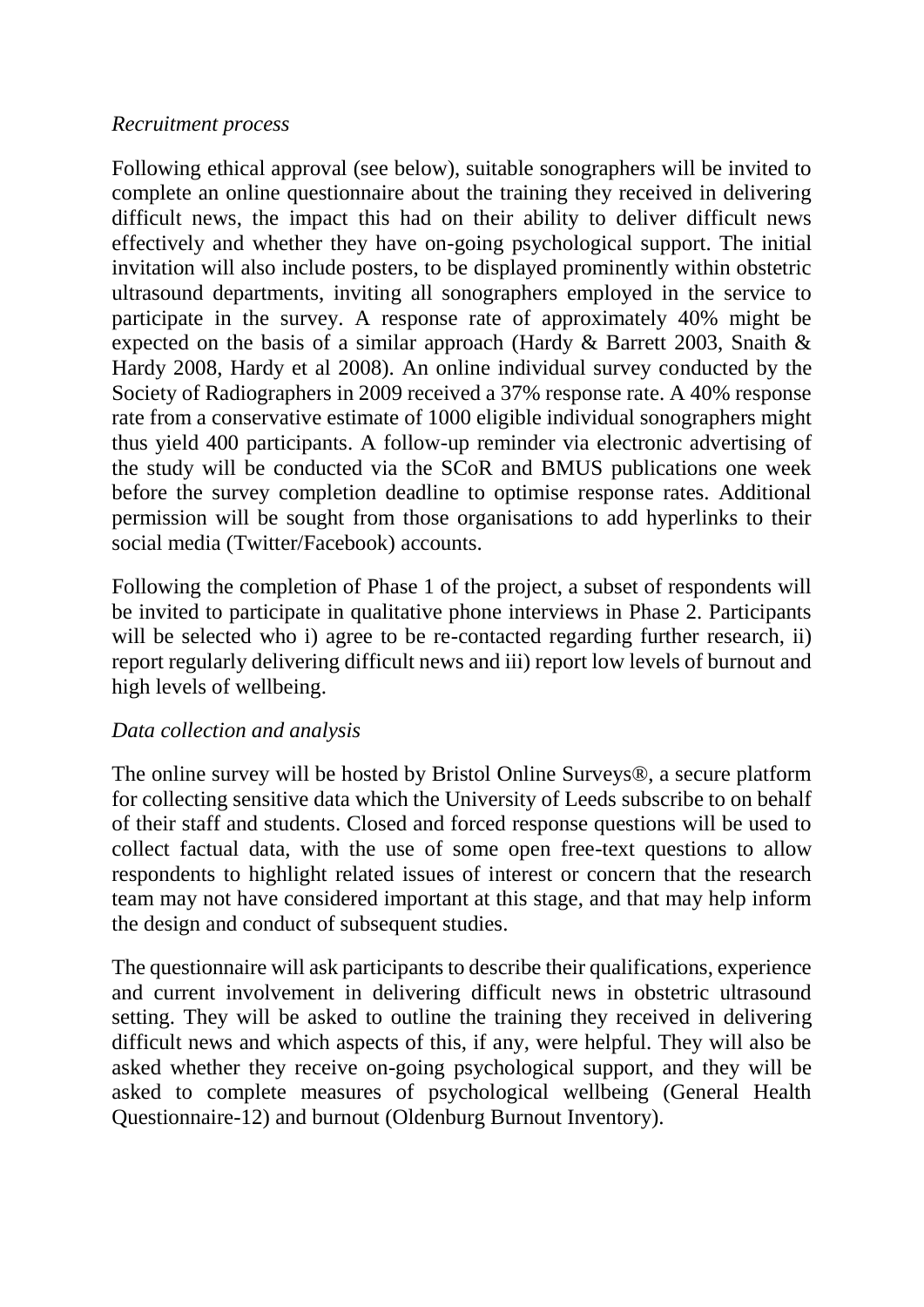Initial drafts of the questionnaires will be piloted for face and content validity and for reliability within the University of Leeds using a small sample of current students undertaking the Obstetric Ultrasound module, clinical mentors and service managers  $(n = 10)$ .

Survey data will be coded, collated and analysed by the research team using Bristol Online®, Microsoft Excel® and SPSS® software to produce summary descriptive statistics which describe the current sonographic workforce and the nature of their experiences and practice. A thematic analysis of free text comments will be used to identify personal and / or professional issues that may be pertinent to further investigation.

The follow up interviews will be conducted via phone and the responses will be recorded electronically and transcribed by the support staff. Qualitative analysis of the responses will be undertaken by the project team.

#### *Ethics*

Ethical approval will be sought via the University of Leeds School of Medicine Research Ethics Committee.

Study data and personal information will be handled in accordance with the Data Protection Act. Data will be kept secure on University of Leeds password protected servers with responding departments and individual participants anonymised prior to data collation and analysis. Individual respondents will not have to divulge their name to participate, and any potentially identifying data will be excluded from summary statistics so that no individual will be identifiable in the disseminated results.

Consent will be obtained at both a gatekeeper level and an individual level and relevant study information will be provided accordingly. Informed consent will be sought from all interview participants at the beginning of each telephone interview and transcripts will be provided to participants to ensure true reflection of discussions. Confidentiality of participants and participating organisations will be maintained by using pseudonyms and the Data Protection Act will be observed. All reports or dissemination will only include anonymised data.

A process will be established for managing the unlikely eventuality of any participants disclosing unsafe practice including the reporting of this to the relevant authority. Details of this process will be made available to participants prior to informed consent.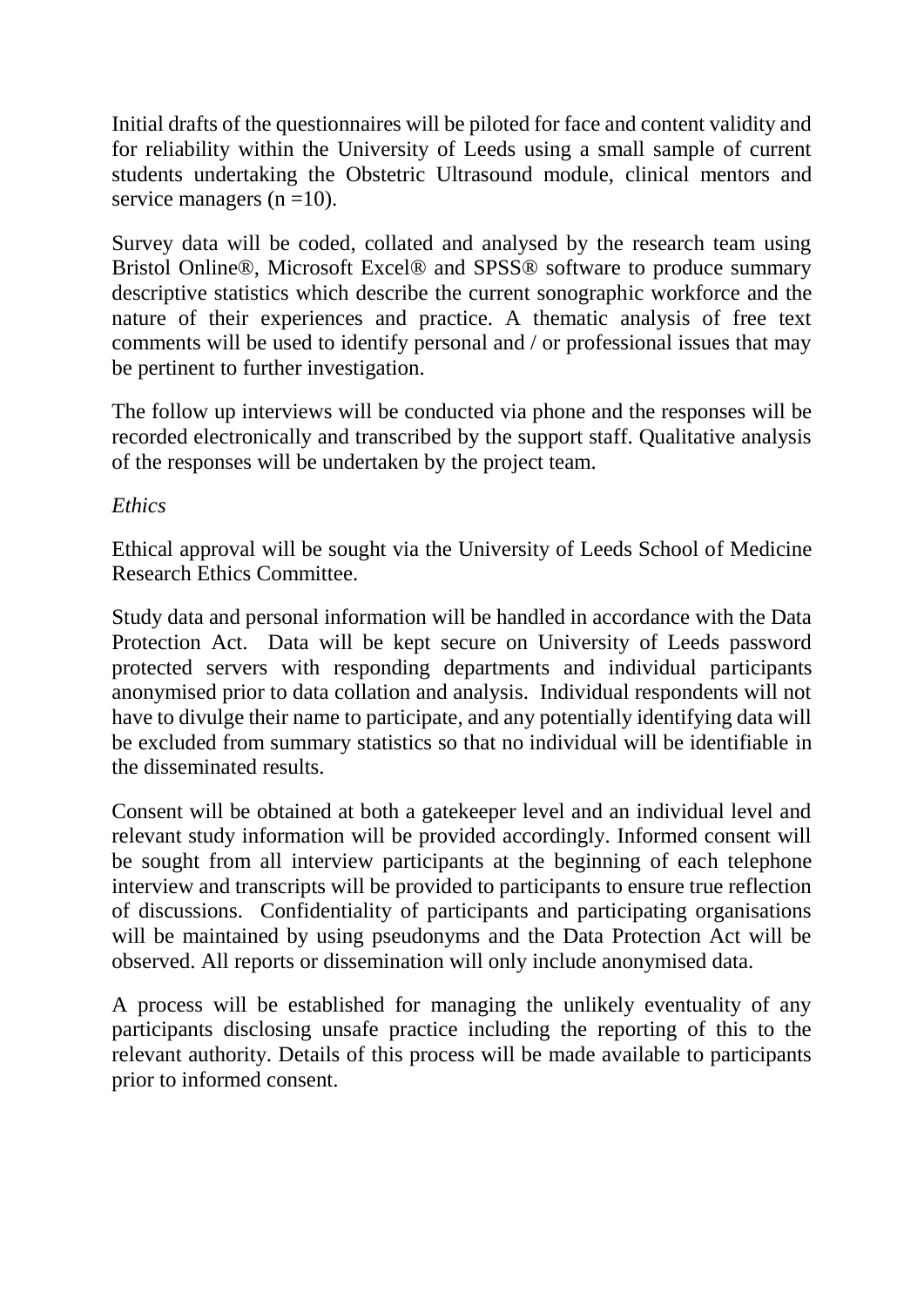Participant information will be provided and included in the preliminary pages of the online surveys. Participants will have to indicate (compulsory tick box) that they have read the PIS and consent to participate before continuing with the survey

# **Potential impact**

This research will help to identify whether there is an association between the delivery of difficult news and sonographer wellbeing and burnout levels, and to identify which aspects of training sonographers find most useful in clinical practice when delivering difficult news. It is hoped that this research can provide a platform for further work developing and testing a training intervention to aid sonographers in delivering difficult news in practice which could be utilised by HEI in current ultrasound training programmes. In addition, there would be the opportunity to offer these courses to current practitioners for CPD.

# **Dissemination Strategy**

Study progress reports and results will be supplied to the SCoR as outlined in the CoRIPS scheme instructions and will subsequently be available to members via the SCoR website. Study results will also be submitted for presentation at appropriate professional meetings & scientific conferences and for publication in peer reviewed journals –British Medical Ultrasound Society Scientific Meeting; UKRC; Radiography and / or British Journal of Radiology

# **References**

Alkazaleh F.; M., Thomas J., Grebenyuk L., Glaude D., Savage J. Johannesen M. Caetano and R.Windrim (2004) What women want: women's preferences of caregiver behavior when prenatal sonography findings are abnormal; Ultrasound in Obstetrics & Gynecology (23) Issue 1

Brasseur, Lee; (2012), Sonographers' Complex Communication during the Obstetric Sonogram Exam: An Interview Study, Journal of Technical Writing and Communication, 42 (1) 3

British Isles Network of Congenital Anomaly Registers (BINOCAR) (2014) Congenital Anomaly Statistics 2012; England and Wales

Cantley, N; 2011. Sonographers' Experiences of Breaking Bad News in Prenatal Ultrasound. A Phenomenological Analysis; PhD thesis; University of Cumbria.

Fonseca Ana, B. Nazaré, M C Canavarro. 2016. Medical information concerning an infant's congenital anomaly: Successful communication to support parental adjustment and transition; Disability and Health Journal 9 (1) pp.50–156

Greiner Andrea L., Conklin Jona, Breaking Difficult News to a Pregnant Woman With a Fetal Abnormality on Ultrasound, Obstetrical & Gynecological Survey, 2015, 70, 1, 39